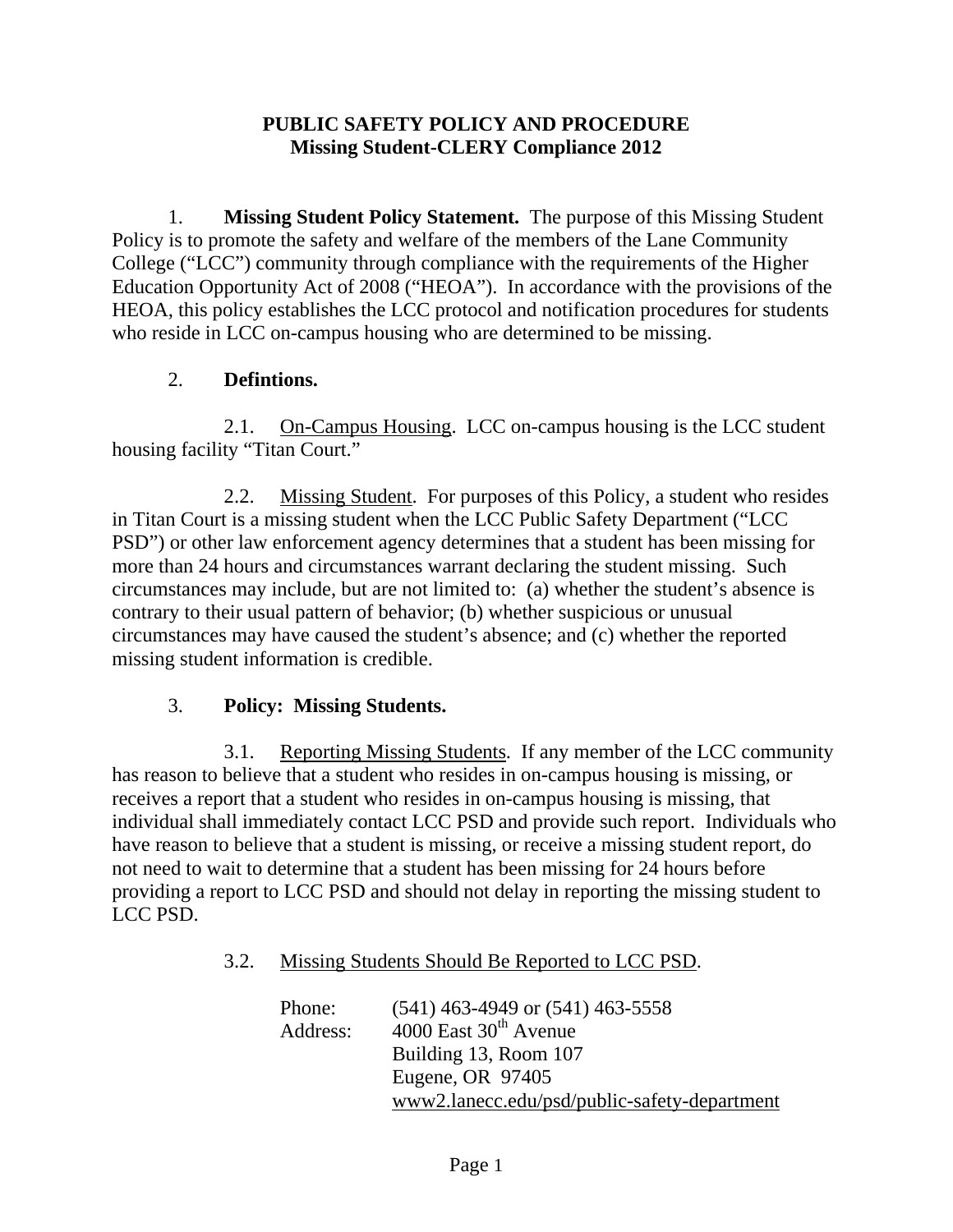3.3. Missing Student Protocol. Nothing in this Missing Student Policy is intended to preclude LCC PSD from making the determination that a student is missing before such student has been missing for 24 hours or from initiating notification procedures as soon as LCC PSD determines that such student is missing.

3.4. Investigation. When the LCC PSD receives a missing student report, LCC PSD will assess the report and conduct a subsequent investigation which may include, but may not be limited to: (a) a cursory inspection of the resident's living area in accordance with applicable law; and (b) attempt to contact the missing student and interviewing individuals who may have associated with the missing student, including on-campus housing residents, friends, witnesses, and/or any person who may have information regarding the missing student. LCC PSD may advise housing staff and the missing student's roommate(s), if any, to alert LCC PSD should the student return to Titan Court.

3.5. Notification. If an on-campus student resident is determined to be missing, LCC PSD will:

> (a) if the student has designated a contact person, notify that contact person within 24 hours that the student is missing;

(b) if the student is under 18 years of age and is not emancipated, notify the student's custodial parent or guardian and any other designated contact person within 24 hours that the student is missing; and

(c) regardless of whether the student has identified a contact person, is above the age of 18, or is an emancipated minor, inform the local law enforcement agency that has jurisdiction in the area (Eugene Police Department) within 24 hours that the student is missing.

# 4. **Identification of a Confidential Contact Person.**

4.1. LCC and/or the management of Titan Court will provide student residents of Titan Court with the option of identifying a confidential contact person or persons who would be notified by LCC PSD, or a local law enforcement agency, within 24 hours of the determination that such student is missing. The contact information provided will be registered confidentially, and will be accessible only to authorized campus officials. The confidential contact information will not be disclosed, except to law enforcement personnel in furtherance of a missing person investigation.

4.2. Students Who Are Under the Age of 18 and Are Not Emancipated. If a student residing in on-campus housing and is under the age of 18 and is not emancipated, LCC PSD must notify a custodial parent or guardian within 24 hours of the